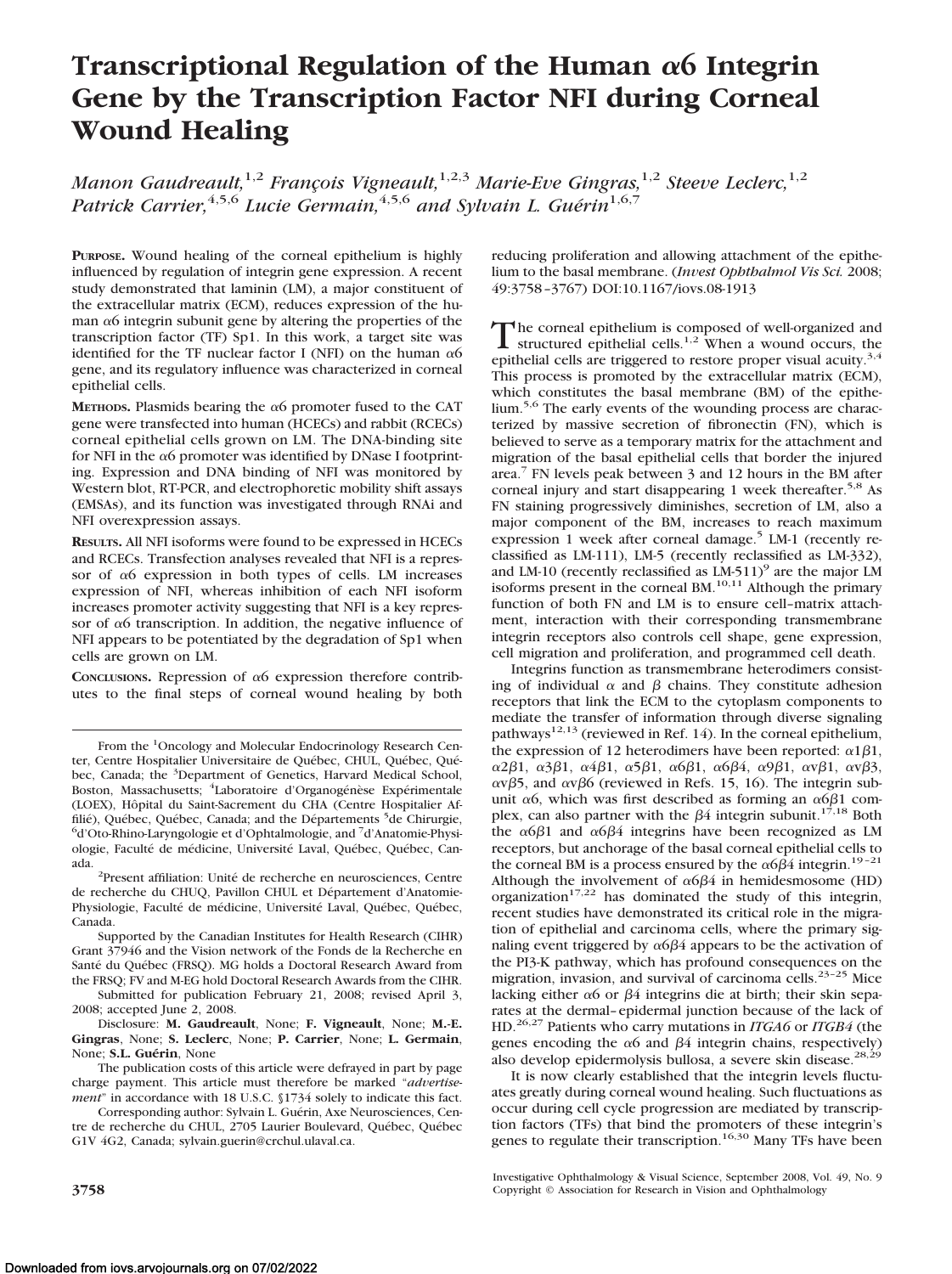reported specifically to regulate integrin's gene expression during corneal wound healing, such as Pax6, Sp1, and Sp3 for the integrins subunit  $\alpha$ 4,  $\alpha$ 5, and  $\alpha$ 6<sup>31-34</sup> NFI is of particular interest in that target sites for this TF have been shown to be present on the promoter of many integrin genes, including  $\alpha$ 6<sup>31</sup> (see Ref. 16 for complete review of all known TFs on integrin's regulation), although none of them has been fully characterized. The NFI family includes four genes in vertebrates: NFIA, -B, -C, and -X. The mRNA transcript of each NFI gene can be differentially spliced and may encode NFI proteins that differ in their ability to either activate or repress transcription by interacting with other cofactors via their C-terminal catalytic domain.<sup>35–38</sup> The first 200 amino acids from the Nterminal region of NFI are rigorously conserved in all four isoforms and act as a DNA-binding domain that can bind the  $5'$ -TGGA/C(N)<sub>5</sub>GCCAA-3' consensus element often located in close proximity of binding sites for other transcription factors in gene promoter regulatory regions. $39 - 42$ 

In a previous study, we investigated the positive regulatory influence exerted by the TFs Sp1 and Sp3 on the transcriptional regulation of the  $\alpha$ 6 gene.<sup>31</sup> The  $\alpha$ 6 promoter was found to be downregulated when RCECs were grown on LM-coated culture plates. The reduced  $\alpha$ 6 promoter activity was shown to rely at least in part on a reduced level of expression of both Sp1 and Sp3 in corneal epithelial cells (both rabbit corneal epithelial cells [RCECs] and human corneal epithelial cells [HCECs]) when grown on LM. Because a potential NFI consensus binding sequence was identified close to the promoter proximal Sp1 site from the human  $\alpha$ 6 gene and that NFI has been reported to compete against  $Sp1,43,44$  we investigated further whether NFI also contributes to the LM-mediated downregulation of the  $\alpha$ 6 gene. In the present study, we found evidence that NFI binds to the  $\alpha$ 6 promoter and represses its activity in corneal epithelial cells. This repressive influence of NFI was found to be potentiated by LM in HCECs but not RCECs. Most of all, NFI repressed  $\alpha$ 6 transcription without competing with Sp1, as both proteins were capable of interacting simultaneously with their respective target sites in the basal promoter from the  $\alpha$ 6 gene. NFI may therefore contribute to the  $\alpha$ 6-mediated growth arrest of the basal epithelial cells when LM is present during the final steps of the corneal wound-healing process.

#### **METHODS**

All experiments described in this article were conducted in voluntary compliance with the ARVO Statement for the Use of Animals in Ophthalmic and Vision Research, and all procedures were approved by the Laval University Animal Care and Use Committee. The study was also conducted in accordance with our institution's guidelines and the Declaration of Helsinki. The protocols were approved by the institution's Committee for the Protection of Human Subjects.

#### **Cell Culture and Media**

HCECs were isolated from the limbal area of normal eyes from donors 44, 62, 64, and 78 years of age, obtained through the Eye Bank from the CHUL (Centre Hospitalier Universitaire Laval) Research Center, according to a procedure previously described.<sup>30,45</sup> RCECs were obtained from the central area of freshly dissected rabbit corneas and grown into supplemented SHEM, as recently described.31,46 Laminin-coating of tissue culture plates has been detailed elsewhere.<sup>31</sup>

#### **Plasmids and Oligonucleotides**

The recombinant plasmid bearing the  $\alpha$ 6 promoter sequence from  $-181$  to  $+76$  bp relative to the transcription initiation start (TIS) site fused to the CAT reporter gene (referred as  $\alpha$ 6-181) was constructed as previously described.<sup>31</sup> The  $\alpha$ 6-181/mSp1p recombinant construct

that bears mutations in the promoter proximal Sp1 site has been described previously.<sup>31</sup>

The double-stranded oligonucleotides used for the competition assays in the EMSAs contained the following DNA sequences: The high-affinity binding sites for the TFs NFI (NFI; 5'-TTATTTTGGATT-GAAGCCAATATGAG-3')<sup>47</sup> and Sp1 (5'-GATCATATCTGCGGGGCG-GGGCAGACACAG-3')<sup>48</sup>; the NFI site from the  $\alpha$ 6 promoter (from position -37 to +3) (α6NFI; 5'-CGTCCTCGTCACTTGATAAAACGC-CTGCGAGTCTCCAGAG-3).

#### **DNase I Footprinting**

DNase I footprinting was performed as described previously, $31$  with increasing amounts of a carboxymethyl (CM)-Sepharose–enriched preparation of rat liver NFI.<sup>49</sup> The probe used for the assay consisted of a 257-bp *Hin*dIII/*Xba*I DNA fragment (and digested from the recombinant plasmid  $\alpha$ 6-181<sup>31</sup>) spanning the  $\alpha$ 6 promoter sequence from positions -181 to +76 and 5' end labeled at its *XbaI* site.

## **Transient Transfections and CAT Assays**

Both HCECs and RCECs were grown to near confluence (80% coverage of the culture plate) into six-well (35 mm) tissue culture plates and transiently transfected using polycationic detergent (Lipofectamine; Invitrogen-Gibco, Grand Island, NY) according to a procedure we previously described.<sup>31</sup> Each transfected plate received 1  $\mu$ g of the  $\alpha$ 6-CAT test plasmid and  $0.5 \mu g$  of the human growth hormone (hGH) encoding plasmid pXGH5. Levels of CAT activity for all transfected cells were determined and normalized to the amount of hGH secreted into the culture medium and assayed using a kit for quantitative measurement of hGH (Immunocorp, Montréal, Québec, Canada). The value presented for each test plasmid transfected corresponds to the mean of at least three separate transfections performed in triplicate. To be considered significant, each value had to be at least three times over the background level caused by the reaction buffer used (usually corresponding to 0.15% chloramphenicol conversion). Student's*t*-test was performed for comparison of the groups. Differences were considered to be statically significant at  $P \leq$ 0.05. All data are expressed as the mean  $\pm$  SD. The pCH NFI constructs were kindly provided by Richard M. Gronostajski (Case Western Reserve University, Cleveland, OH).

#### **RNAi Assays**

Negative control (ID 4611, 4613, 4615) and predesigned siRNA duplexes (Silencer) against NFIA (id 115,686, 115,687, 144,076), NFIB (id 115688, 115686, 115690), NFIC (ID 215174, 21573), NFIX (ID 115298, 115297, 3296), and Sp1 (ID 36737, 36912, 116546) were purchased from Ambion, Inc. (Austin, TX) and used according to the manufacturer's specifications. Briefly, 250 ng total siRNA directed against these mRNAs was combined and transfected in triplicate into HCECs cultured to subconfluence onto 39-mm tissue culture dishes (25  $\times$  10<sup>4</sup> cells per dish at start) by lipofection (Lipofectamine; Invitrogen-Gibco), along with 1  $\mu$ g of the plasmid construct  $\alpha$ 6-181. The cells were harvested 24 hours after the addition of fresh medium and processed as mentioned earlier for the CAT assay.<sup>38</sup>

### **Nuclear Extracts, EMSAs, and SDS-PAGE/Western Blot**

Crude nuclear extracts were prepared and EMSAs conducted as detailed previously.<sup>9,31,33</sup> Briefly, EMSAs were conducted by incubating either crude nuclear extracts  $(5 \mu g)$  or CM-Sepharose-enriched NFI (either 0.5 or 1  $\mu$ L)<sup>50</sup> in the presence of either the high-affinity NFI or the  $\alpha$ 6NFI oligomer as labeled probes. For the co-binding experiment, both the enriched NFI and a recombinant preparation of Sp1 (GST-Sp1-8xHis protein; kindly provided by Claude Labrie, Oncology and Molecular Endocrinology Research Center, CHUL Research Center)<sup>51</sup> were used either individually or in combination. When indicated, unlabeled oligomers were added as competitors (100- and 250-fold molar excesses). DNA–protein complexes were then separated by gel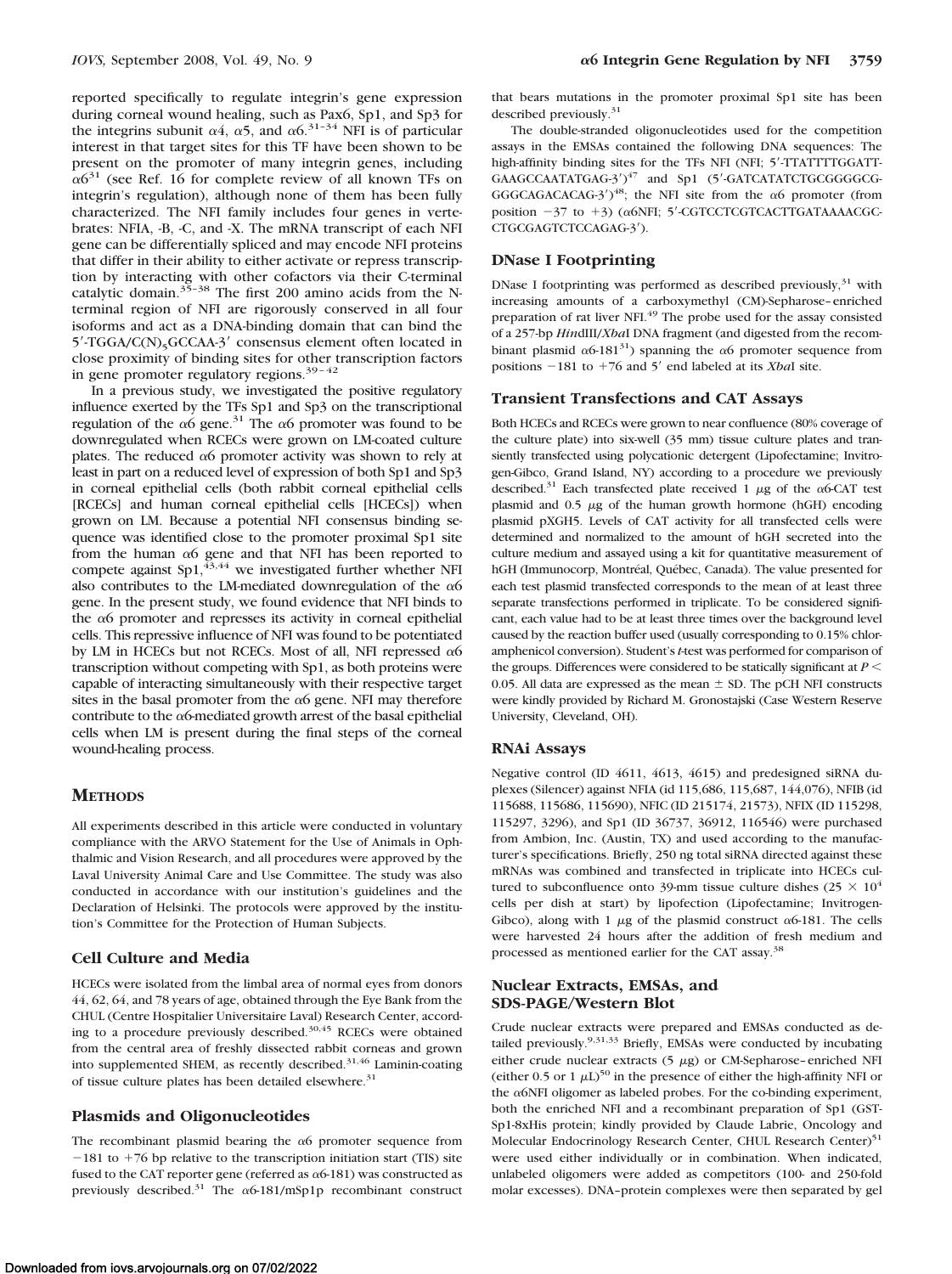

|            | AAGGAGGGCC GAGAGGGTGG GGAGGGGCGG GGCCGGCGTC CTCGTCACTT |  |  |
|------------|--------------------------------------------------------|--|--|
| <b>NFI</b> |                                                        |  |  |
|            | GATAAAACGC CTGCGAGTCT CCAGAGAACA ACGGGCTCAT -3'        |  |  |
|            |                                                        |  |  |

A labeled probe bearing the  $\alpha$ 6 promoter from positions  $-181$  to  $+76$ was incubated with 2.5 and 10  $\mu$ g nuclear proteins from a CM-Sepharose–enriched preparation of rat liver NFI and subjected to DNase I digestion. The position of the NFI protected site (NFI) is indicated. G, Maxam and Gilbert G sequencing ladder; C, labeled probe subjected to DNase I digestion but without nuclear proteins. (**B**) Positioning of both the footprinted NFI site and the Sp1 proximal (Sp1p) target site along the  $\alpha$ 6 promoter relative to the TIS (+1).

electrophoresis through 10% native polyacrylamide gels run against Tris-glycine buffer.52 Supershift experiments were conducted by incubating  $5 \mu$ g nuclear proteins from RCECs in the presence of 200 ng, 500 ng, or no polyclonal antibodies raised against NFI (SC-5567) or Sp1 (SC-59; Santa Cruz Biotechnology, Inc., Santa Cruz, CA). SDS-PAGE and Western blot protocols have been described elsewhere.<sup>31</sup>

#### **Semiquantitative RT-PCR**

Total RNA was isolated with the (RNA Easy Kit) according to the manufacturer's protocol (Molecular Research Center Inc., Cincinnati, OH) from HCECs grown on BSA or LM-coated culture plates or from HCECs transfected with the siRNA (as a control; Silencer; Ambion), the Sp1 siRNA, or a combination of the NFIB, -C and -X siRNAs. Ten micrograms of each RNA sample was then used to create cDNAs (Superscript II Transcriptase kit; Invitrogen-Gibco) and was purified as recently detailed.31,32 PCR, visualization, and analysis were conducted with DNA polymerase (Platinum *Taq*; [Invitrogen, Carlsbad, CA]), as previously detailed.<sup>31</sup>

The following primer sets were used:  $\alpha$ 6 (PCR product of 210 bp) forward 5'-CAAGATGGCTACCCAGATAT-3' and reverse 5'-CT-GAATCTGAGAGGGAACCA-3'; glyceraldehyde-3-phosphate (GAPDH; PCR product of 220 bp) forward 5'-ATGCAACGGATTTGGTCGTAT-3' and reverse 5'-TCTCGCTCCTGGAAGATGGTG-3'<sup>53</sup>;  $\beta$ -actin (ACTB; PCR product of 494 bp) forward 5'-CCTGGACTTCGAGCAAGAGAG-3'

and reverse 5'-CTAACGCAACTAAGTCATAGTCCG-3<sup>'54</sup>; β-2-microglobulin (B2M, PCR product 86 bp) forward 5'-TGCTGTCTCCATGTT-TGATGTATCT-3' and reverse 5'-TCTCTGCTCCCCACCTCTAAGT-3'55; NFIA (PCR product of 300 bp) forward 5-ACGCTGAAAGAATTTGTC-CAACT-3' and reverse 5'-GGGGTCAGGTGGTCTGTCT-3'; NFIB (PCR product of 149 bp) forward 5'-TATTCGCCAGGAGTATCGAGAG-3' and reverse 5'-CTAGATCCAGACGCCAGACTT-3'; NFIC (PCR product of 205 bp) forward 5'-TACCTGGCCTACTTCGTGC-3' and reverse 5'-AGTTGGGTCCTGTTCCAGTCA-3'; NFIX (PCR product of 275 bp) forward 5'-GAAGCCCGAGATCAAGCAGAA-3' and reverse 5'-GAGGC-GACTTGTAGAGCCG-3'; and Sp1 (PCR product of 241 bp) forward 5-ATTGAGTCACCCAATGAGAACAG and reverse 5-CAGCCACAA-CATACTGCCC-3'. To ensure that PCR saturation was not reached, we performed 23, 25, 27, 29, 31, and 34 cycles.

## **RESULTS**

## **In Vitro Footprinting of the NFI Binding Site on the 6 Promoter**

As previous works conducted in our laboratory using chromatin immunoprecipitation (ChIP) assays showed evidence of the binding of NFI to the  $\alpha$ 6 promoter in HCECs cultured either on BSA- or LM-coated culture plates,<sup>31</sup> we conducted DNase I footprinting on this area to locate the NFI site precisely. A 257-bp 5' end-labeled DNA fragment spanning the entire  $\alpha$ 6 basal promoter from position  $-181$  to  $+76$  was incubated with increasing amounts of a CM-Sepharose–enriched preparation of rat liver NFI. A single target site for NFI was identified along the  $\alpha$ 6 promoter sequence, between positions  $-32$  and  $-1$ relative to the TIS (Figs. 1A, 1B). Although it did not exactly match the known consensus NFI binding sequence, the formation of a DNase I-protected site was a clear indication that NFI FIGURE 1. DNase I footprinting of NFI on the  $\alpha$ 6 gene promoter. (A) interacted directly with this area of the  $\alpha$ 6 promoter (Fig. 1B).



**FIGURE 2.** Expression of the mRNA transcripts corresponding to each of the NFI isoforms in HCECs and RCECs. (**A**) RT-PCR analysis of the  $\alpha$ 6; NFIA, -B, -C, -X; Sp1; ACTB; B2M; and GAPDH transcripts on total RNAs extracted from primary cultures of HCECs isolated from the corneas of two donors of age 44 (HCEC44) and 62 (HCEC62) years and grown on culture plates coated with either BSA (-LM) or LM (+LM). (**B**) Same as in (**A**) except that the RT-PCR was conducted on total RNAs isolated from RCECs grown either on BSA- or on LM-coated culture plates.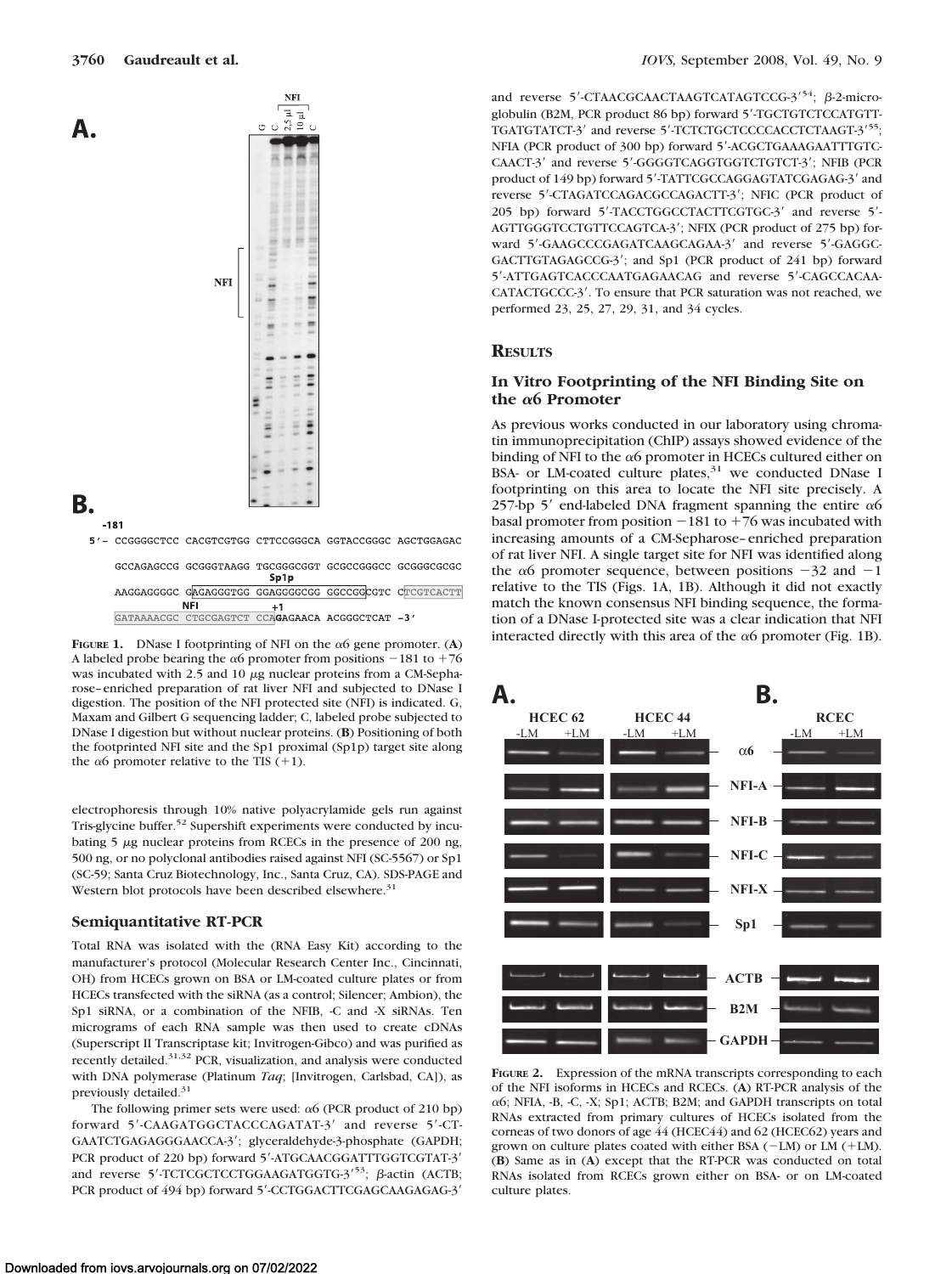## **Effect of Laminin on the Transcription of the NFI Genes**

To determine which of the four NFI proteins (A, B, C, or X) are expressed in HCECs and RCECs and whether LM alters their expression, we conducted semiquantitative RT-PCR analyses. PCR amplification of all products remained linear from 23 to 29 cycles of amplification (data not shown). RT-PCR analysis showed that all NFI isoforms were transcribed in HCECs grown on BSA (-LM; two primary cultures were used: HCEC44 and HCEC62, isolated from the eyes of 44- and 62-year-old donors, respectively; Fig. 2A). However, substantial variations in mRNA levels were observed relative to the level observed for the housekeeping genes that are used for normalization of the data (for instance, GAPDH, ACTB, and B2M<sup>55</sup>), when both cell lines were grown on LM-coated culture plates. Indeed, NFIA mRNA increased considerably, whereas expression of NFIC decreased when HCECs were grown on LM. However, expression of both NFIB and NFIX remained unchanged under this culture condition. As previously reported, mRNA levels for both the  $\alpha$ 6 and Sp1 transcripts were markedly decreased in the presence of LM. Identical results (increased expression of NFIA and decreased expression of both NFIC and  $\alpha$ 6) were also observed in RCECs (Fig. 2B).

## **Effect of LM on Expression and DNA Binding of NFI**

Because of the difficulty in obtaining the human corneas from which HCECs are cultured, and as the LM-dependent changes in the expression of the NFI mRNA transcripts were the same between HCECs and RCECs, we performed the subsequent

**FIGURE 3.** Influence of LM on the DNA binding and expression of NFI. (**A**) Western blot analysis of the NFI and Sp1 proteins conducted on nuclear extracts isolated from RCECs grown on culture plates coated with either BSA  $(-LM)$  or LM  $(+LM)$ . The position of the nearest molecular weight markers (60, 85, and 120 kDa) is indicated. (**B**) Crude nuclear proteins  $(5 \ \mu g)$  isolated from RCECs grown either on BSA (-LM; *lanes 2*, *4*-*8*, and *9*) or on LM-coated culture plates (+LM; *lanes* 3, 10-15) were incubated with the high-affinity NFI binding site (NFI). Formation of DNA– protein complexes was then monitored by EMSA. Supershift analysis with a polyclonal Ab (either 1 or 2.5 L) directed against NFI (*lanes 4*, *5* and *11*, *12*), as well as competition experiments with unlabeled oligonucleotides (bearing either the NFI [*lanes 6*, *7*, and *13*, *14*] or Sp1 [*lanes 8*, *15*] target site) added at a 100- or 250-fold molar excess are also presented. NFI, DNA–protein complex corresponding to the recognition of the labeled probe by NFI; SC, supershifted complex yielded by the binding of the NFI Ab to the NFI-labeled probe DNA–protein complex; P, labeled probe alone; U, unbound fraction of the probe. (**C**) EMSA analysis of Sp1 binding conducted on the extracts from (**B**) using the Sp1 oligonucleotide as the labeled probe. The position of the Sp1 and Sp3 complexes is shown along with that of the free probe (U).

analyses with RCECs. To determine whether the changes in NFI mRNA expression would also translate into corresponding alterations in the amount of NFI proteins, Western blot analyses were first conducted using nuclear extracts from RCECs that have been grown either on BSA- or on LM-coated culture plates. With a polyclonal Ab directed against the N-terminal DNA-binding domain shared by all four NFI isoforms (i.e., it indiscriminately recognizes all four NFI proteins), we noted an important increase in the amount of a slow-migrating NFI isoform (Fig.  $3A$ ,  $+$ ) whereas other, faster migrating isoforms disappeared (Fig.  $3A$ ,  $-$ ) when cells were grown in the presence of LM (+LM; Fig. 3A). As expected from previous work,  $31$ we noted the reduced expression of Sp1 under the same conditions, in control experiments. We then examined the binding capability of NFI by EMSA using a double-stranded oligonucleotide bearing a high-affinity binding site for NFI as the labeled probe. Binding of NFI substantially increased in the presence of LM in comparison to NFI derived from nuclear extracts of RCECs grown on BSA (Fig. 3B, compare lane 3 with lane 2 and lane 10 with lane 9). Of interest, the DNA–protein complex yielded by the LM-derived extract had a slightly faster migration pattern suggesting that, when cells are grown in the presence of LM  $(+LM)$ , this NFI isoform may be subjected to posttranslational modifications that are different from those in cells grown on BSA (-LM). The identity of the NFI complex was further validated by EMSAs, as addition of a polyclonal Ab directed against NFI almost entirely supershifted (SC on Fig. 3B) the NFI DNA–protein complex on the gel (-LM: lanes 4 and  $5$ ;  $+LM$ : lanes 11 and 12). Furthermore, only the oligonucleotide bearing the high-affinity binding site for NFI (-LM: lanes 6 and 7;  $+LM$ : lanes 13 and 14), but not that for Sp1

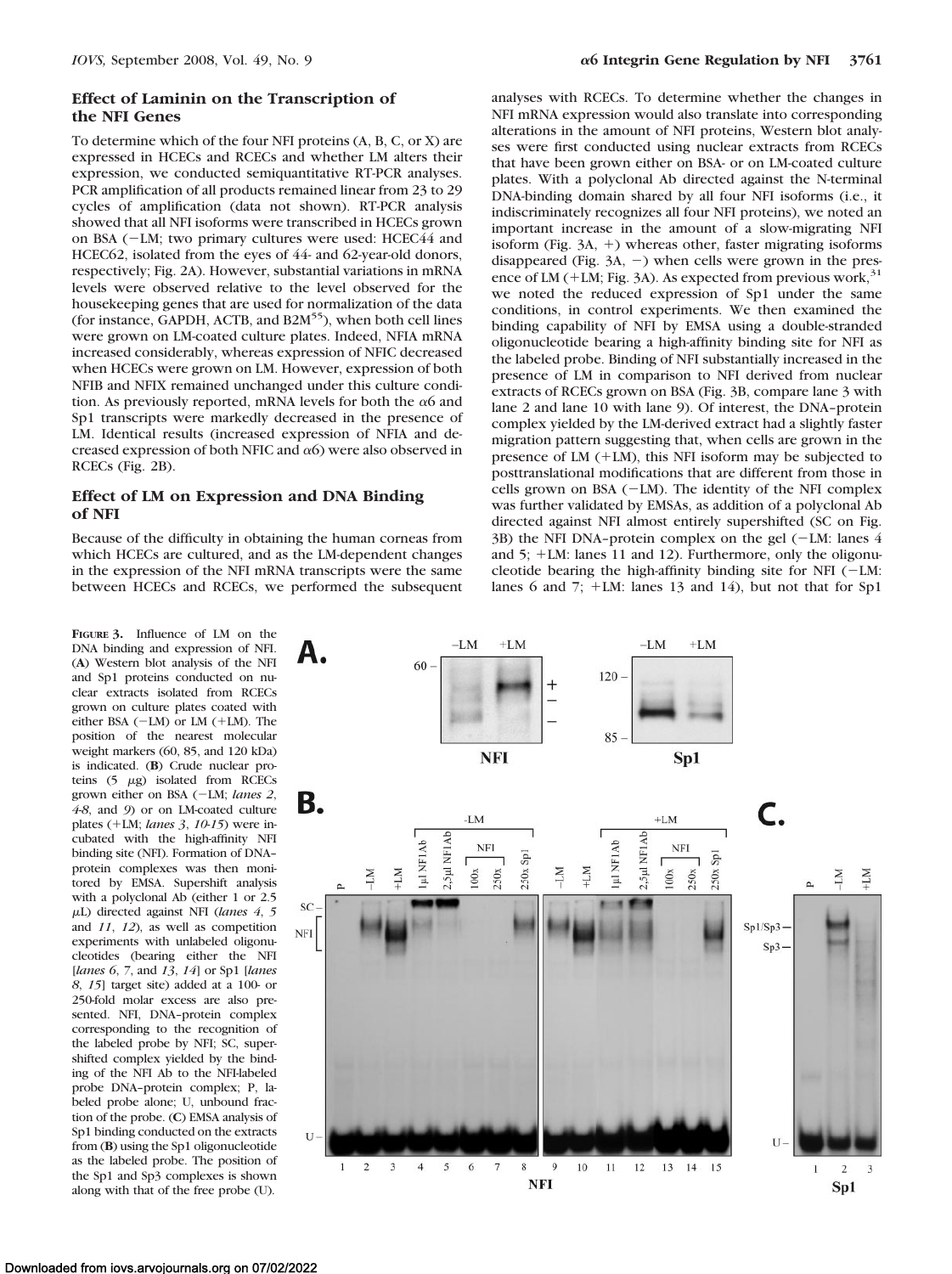(-LM: lane 8; +LM: lane 15), could compete for the formation of the NFI complex, therefore establishing that the DNA– protein complex seen on the gel indeed corresponds to the recognition of the labeled probe by NFI. Incubation of the same protein extracts with the Sp1-labeled probe resulted in a reduced formation of both the typical Sp1/Sp3 DNA–protein complexes when cells were grown on LM (Fig. 3C, lane 3), a result consistent with the reduced Sp1 level observed in Western blot analysis (Fig. 3A).

EMSAs were then conducted by substituting the labeled probe bearing the consensus NFI site with a similar oligomer bearing the DNA sequence of the NFI site footprinted on Figure 1 along the  $\alpha$ 6 promoter ( $\alpha$ 6NFI) using the same RCEC extracts grown with  $(+LM)$  or without  $(-LM)$  LM (Fig. 4). An NFI complex of weak intensity was detected with the protein extract from RCECs grown without LM (lane 2). However, formation of this DNA–protein complex markedly increased in the nuclear extract from cells grown on LM (lane 3). Formation of this complex was almost entirely prevented by the addition of a 100-fold molar excess of the oligomer bearing the consensus sequence for NFI (lane 4) but not by the Sp1 oligomer (lane 5), thereby establishing the specificity for the formation of this complex. The identity of NFI as being the protein component of the DNA–protein complex observed in Figure 4B was further demonstrated by supershift analyses. Indeed, the addition of the NFI Ab to the reaction mixture reduced formation of the fast-migrating complex (NFI) and resulted in the formation of a new complex (SC) with a lower electrophoretic mobility that resulted from the binding of the Ab to the NFI protein component from the NFI/ $\alpha$ 6NFI complex (lane 6).

The NFI target site from the  $\alpha$ 6 promoter differs from the prototypical sequence by two nucleotides over the entire 15 bp that constitute this site (Fig. 4A). However, and based on the binding site predictor algorithm developed by Roulet et al.,<sup>41</sup> NFI was expected to bind the  $\alpha$ 6 NFI site with an affinity



near 57%. To assess the affinity of NFI toward both the  $\alpha$ 6 and the prototypical NFI target sites, we incubated a CM-Sepharose–enriched preparation of NFI with the high-affinity NFI binding site labeled probe in the presence of various concentrations (50- to 800-fold molar excesses) of either an unlabeled DNA fragment from the  $\alpha$ 6 promoter (positions  $-84$  to  $+76$ ), which also bears the NFI site footprinted in Figure 1 ( $\alpha$ 6-84/  $+76$ ) or the NFI oligomer. As shown in Figure 4C, the unlabeled  $\alpha$ 6-84/+76 fragment was almost as efficient as the prototypical NFI-bearing oligonucleotide in competing for the formation of the NFI complex in EMSA. Densitometric measurement of the band intensities indicated that the affinity of NFI toward the  $\alpha$ 6 NFI site contained on the  $\alpha$ 6-84/+76 was approximately 80% of that obtained for the prototypical NFI site. This result provided evidence that NFI binds to the  $\alpha$ 6degenerated NFI site with an affinity very near that obtained with the prototypical NFI site. We therefore conclude that NFI possesses the ability to bind the NFI site from the  $\alpha$ 6 promoter efficiently and that both its expression and DNA-binding properties can be modulated by the presence of LM.

## Sp1 and NFI Binding to the  $\alpha$ 6 Basal Promoter **In Vitro**

Because the NFI site identified in this study is located near the promoter proximal Sp1 site, we then examined whether both transcription factors can interact simultaneously with their respective target site or whether they compete with each other for the availability of their DNA-binding site in the  $\alpha$ 6 promoter. For that purpose, EMSAs were conducted with the 160-bp DNA fragment covering the entire  $\alpha$ 6 promoter from position  $-84$  to  $+76$  ( $\alpha$ 6-84/ $+76$ ) used as the labeled probe, therefore including both the NFI and proximal Sp1 sites. As Figure 5 indicates, incubating the  $\alpha$ 6-84/+76 labeled probe with either Sp1 (lanes 2 and 3) or NFI (lanes 4 and 5) yielded



ment from the  $\alpha$ 6 promoter that also bears the NFI site footprinted in Figure 1 ( $\alpha$ 6-84/+76; *lanes 8-12*). The unlabeled Sp1 oligonucleotide (800-fold excess) was also used as a negative control in this competition experiment (*lane 13*).

over the  $\alpha$ 6 promoter sequence. (A) DNA sequence of the NFI binding site identified in the  $\alpha$ 6 promoter and used as a probe ( $\alpha$ 6NFI) in the EMSA. (**B**) Approximately 10  $\mu$ g proteins from the nuclear extracts used in Figure 3 and prepared from cells grown with (+LM) or without (-LM) LM were incubated with the  $\alpha$ 6NFI-labeled probe, either alone (*lanes 2*, *3*) or in the presence of unlabeled NFI (*lane 4*) or Sp1 (*lane 5*) oligonucleotides as competitors (100-fold molar excesses were used). Formation of the NFI DNA–protein complex was then monitored by EMSA. When indicated,  $2 \mu L$  of the NFI Ab was added to the reaction mixture (*lane 6*). SC, super-shifted complex yielded by the binding of the NFI Ab to the NFI/labeled probe DNA–protein complex; P, labeled probe alone; U, unbound fraction of the probe. (**C**) The labeled probe bearing the high-affinity NFI site was incubated with a CM-Sepharose–enriched preparation of NFI, alone (*lane 2*) or in the presence of increasing concentrations (50- to 800 fold molar excesses) of the unlabeled high-affinity NFI oligonucleotide (NFI; *lanes 3* to *7*) or of a DNA frag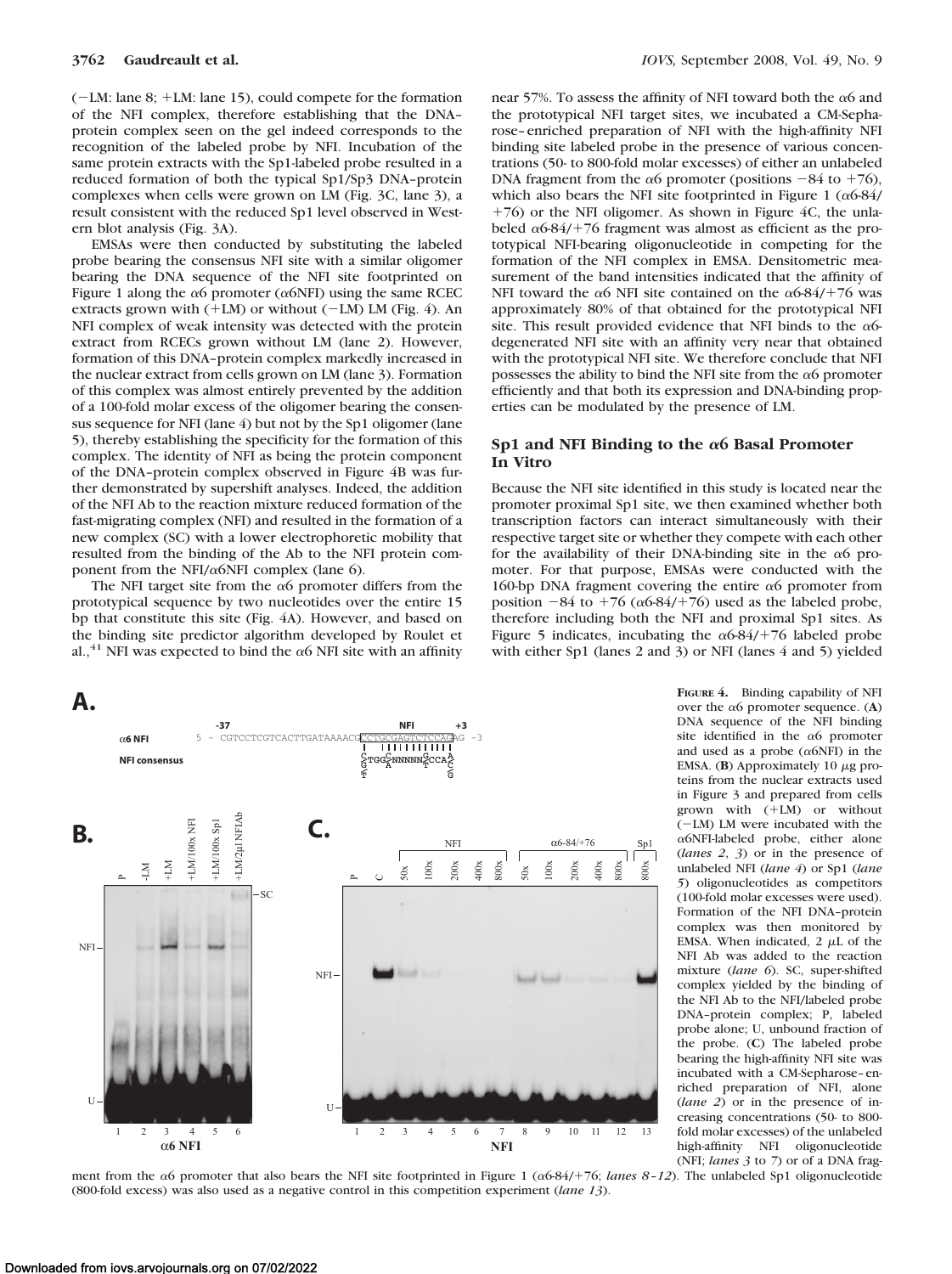the appropriate DNA–protein complexes corresponding to these TFs in EMSA. No individual Sp1 or NFI complex was observed when Sp1 and NFI were added together (lane 6) but a new, very intense complex with a much lower electrophoretic mobility appeared on the gel (NFI/Sp1) suggesting that Sp1 and NFI are both sequestered together in this new complex, a clear indication that these TFs do not compete with each other for the availability of their respective  $\alpha$ 6 target sites.

#### **RNAi Suppression of NFI on α6 Gene Expression**

Evidence that NFI functionally represses  $\alpha$ 6 promoter activity was further examined through the suppression of the endogenous NFI transcripts by RNAi (Fig. 6). The recombinant construct  $\alpha$ 6-181 was cotransfected with a pool of siRNAs directed against NFIA, -B, -C, and -X, as well as against Sp1 which has been used as a control in these experiments. Cotransfection with NFIB, -C, and -X siRNAs considerably released repression over the  $\alpha$ 6 promoter construct (2.7×, 2.4×, and 1.7× increase, respectively), suggesting that all three isoforms function as transcriptional repressors of  $\alpha$ 6 gene expression. Of note, cotransfection with the NFIA siRNAs had no noticeable effect, therefore suggesting that either NFIA is not a repressor of  $\alpha$ 6 or that its nuclear concentration is much too low in HCECs to have any influence on the transcription of the  $\alpha$ 6 gene. Silencing Sp1 by RNAi decreased the expression of the  $\alpha$ 6 promoter by approximately 32%, further supporting a role



**FIGURE 5.** Cobinding analysis of Sp1 and NFI on the  $\alpha$ 6 basal promoter. The  $\alpha$ 6-84/+76 fragment from the  $\alpha$ 6 promoter was 5' endlabeled and incubated with enriched NFI (0.5 or 1  $\mu$ L) or a recombinant preparation of Sp1 (0.5 or 1  $\mu$ L), either individually (in *lanes 2*, and *3* for Sp1; *4* and *5* for NFI) or in combination (*lane 6*). Formation of the DNA–protein complexes was then examined by EMSA as in Figure 4. P, labeled probe alone.

for Sp1 as a transcriptional activator of  $\alpha$ 6 gene expression. As promoter analyses may occasionally differ from those conducted on the endogenous transcript, we therefore examined whether silencing NFI would cause the same effect on the expression of the  $\alpha$ 6 gene from HCECs. As shown on Figure 6B, silencing NFIB, -C, and -X simultaneously in HCECs through RNAi considerably increased the expression of the endogenous  $\alpha$ 6 gene, whereas silencing Sp1 entirely abolished it. The efficiency of NFI and Sp1 siRNA knockdown was also investigated by monitoring the DNA-binding capability for their corresponding consensus sequence by EMSAs (Fig. 6C). As expected, DNA binding of both NFI (lane 3) and Sp1 (lane 7) was severely reduced in cells transfected with the NFI and Sp1 siRNAs, respectively. This effect was highly specific, as binding of NFI remained unaffected by the Sp1 siRNAs (lane 4) as that of Sp1 toward the NFI siRNAs (lane 8).

### **Influence of NFI Overexpression** α6 **Gene Transcription**

To examine further the negative regulatory influence of NFI on the  $\alpha$ 6 promoter, the  $\alpha$ 6-181 recombinant construct was cotransfected along with expression plasmids encoding high levels of each of the NFI isoforms into HCECs or RCECs grown either on BSA or on LM. Transfections revealed that all four NFI isoforms could strongly repress (ranging from 3- to 15-fold repression) the activity directed by the  $\alpha$ 6-181 construct when compared with cells transfected with an empty vector  $(+EV)$ as a control (Fig. 7A, filled columns), irrespective of whether cells were of human (HCECs; Fig. 7A) or rabbit (RCECs; Fig. 7A) origin. These results also confirmed that NFIA acts as a repressor of  $\alpha$ 6 transcription and therefore suggest that the lack of any regulatory influence observed with the NFIA siRNAs (Fig. 6A) is probably the consequence of low levels of expression of this isoform in HCECs or that NFIA possesses a much lower DNA-binding capability than does the remaining NFI isoforms toward the NFI site from the  $\alpha$ 6 promoter. A dramatic repression in the basal activity directed by the  $\alpha$ 6 promoter was also observed when HCECs were grown on LM-coated culture plates in the absence of NFI expression plasmids (which dropped by 11-fold on LM-coated culture plates; Fig. 7A, +EV). This drop in the  $\alpha$ 6 promoter activity is consistent with the substantial increase in the expression and DNA binding of NFI combined to the reduced expression of Sp1 observed above in Western blot and EMSA analyses when cells are grown on LM. Overexpression of the NFI isoforms in HCECs grown on LM (Fig. 7A, gray columns) resulted in a further repression in the activity directed by the  $\alpha$ 6-181 construct, suggesting that the  $\alpha$ 6 promoter was not yet saturated in vivo by naturally occurring NFI levels, which would allow for some residual Sp1 activity under the presence of a high repressive environment. Very much the same results were obtained in the RCECs (Fig. 7A), although the negative influence of LM was clearly less pronounced than in the HCECs.

We then transfected RCECs that had been grown either on BSA or LM with the  $\alpha$ 6-181 construct or its derivative, which carries the mutation into the proximal Sp1 site. As expected, mutating the proximal Sp1 binding site resulted in a much more reduced expression directed by the  $\alpha$ 6 promoter (Fig. 7B, +EV, gray columns). Most interesting, overexpression of the NFI isoforms in the background of the  $\alpha$ 6-181/mSp1p mutated construct led to much stronger repression of the  $\alpha$ 6 promoter (30-, 20-, 16-, and 10-fold repression with NFIA, -B, -C and –X, respectively) than in the background of the wild-type construct  $\alpha$ 6-181 (11-, 8-, 7-, and -6-fold repression with NFIA, -B, -C and -X, respectively) indicating that somehow, binding of Sp1 to the  $\alpha$ 6 promoter may attenuate repression by NFI even though neither is competing with the other for their respective target sites.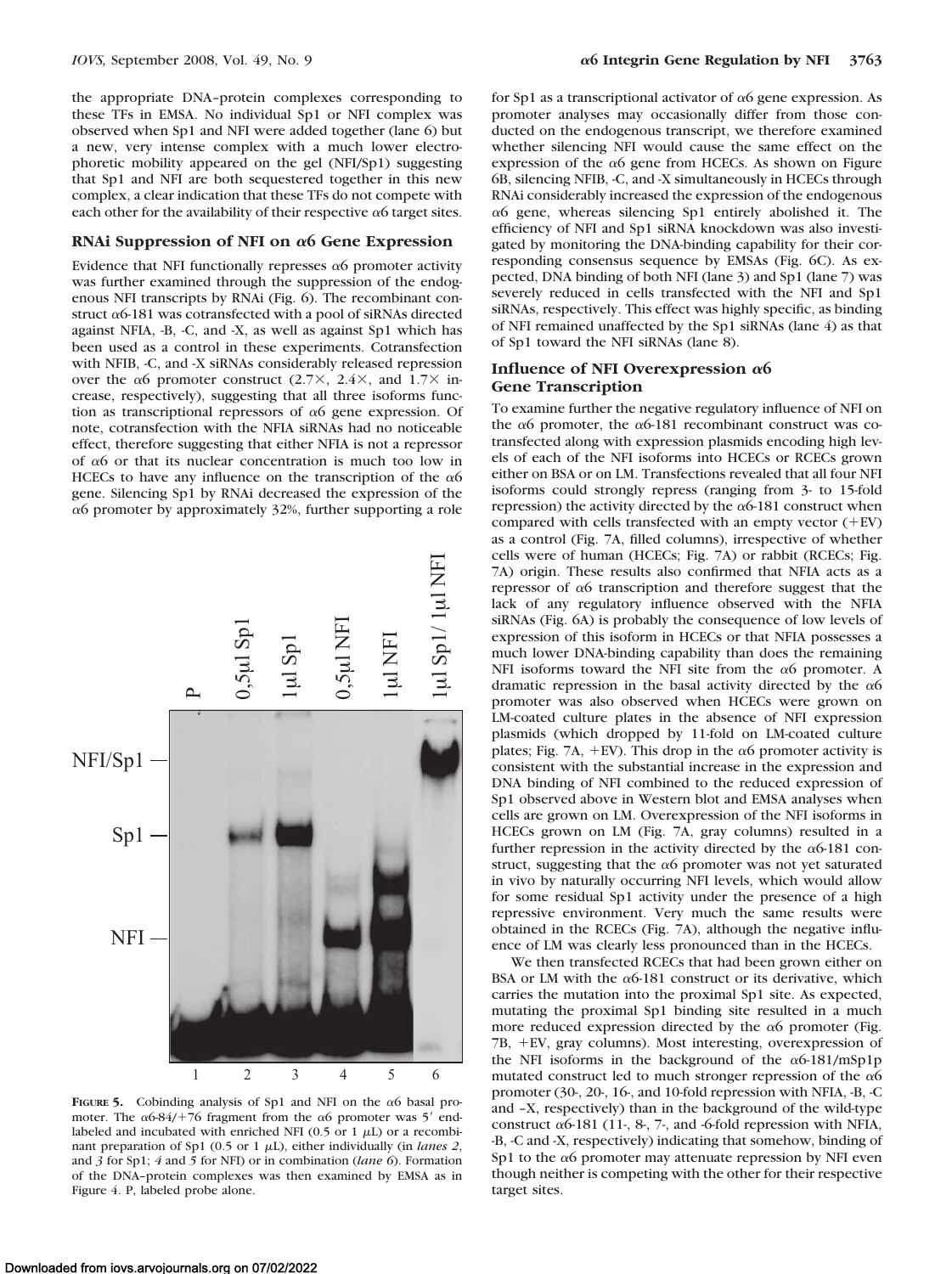

**FIGURE 6.** RNAi suppression of NFI expression. (**A**) The recombinant construct  $\alpha$ 6-181 was transfected in HCECs alongside siRNAs complementary to the NFIA, -B, -C, and -X and Sp1 transcripts. CAT activities were determined and normalized to secreted hGH. \*CAT activities that are significantly different from those obtained with the  $\alpha$ 6-181 promoter construct transfected solely with the siRNA silencer negative control ( $P < 0.05$ ; paired samples, *t*-test). (**B**) RT-PCR analysis of the  $\alpha$ 6 and GAPDH transcripts on total RNAs extracted from HCECs transfected either with the Sp1 siRNA or a combination of siRNAs complementary to the NFIB, -C, and -X (NFI-BCX). (**C**) RNAi assays were performed in HCECs by using a pool of siRNAs complementary to the NFI and Sp1 transcripts. Crude nuclear extracts were prepared from siRNA-transfected cells (the control silencer siRNA [*lanes 2*, *6*], a combination of the NFIB, -C and -X siRNAs [*lanes 3*, *8*], or the Sp1 siRNA [*lanes 4* and *7*]) and then incubated with either the NFI (*lanes 1–4*) or Sp1 (*lane 5*-*8*) high-affinity–labeled probes. Formation of the NFI and Sp1 DNA–protein complexes was then monitored by EMSA as in Figure 3.

## **DISCUSSION**

Corneal wound healing is a process that requires complex cellular interactions between the cell surface integrin receptors and the ECM to achieve efficient cell migration and differentiation. Although FN deposition can be observed as early as 3 hours after damage to the corneal epithelium, no LM can be seen beneath the leading edge of migrating epithelial cells until 24 hours after the injury.<sup>56</sup> FN has been shown to induce the attachment and migration of the basal epithelial cells that border the injured area and to influence the transcriptional activity of the gene encoding the integrin subunit  $\alpha 6$ ,<sup>57</sup> ensuring early expression well before LM accumulates beneath the leading edge. The signal transduction pathway that is activated on binding of the  $\alpha$ 6 integrin to LM is thought to trigger regulatory signals distinct from those resulting from the binding of FN to its corresponding integrins. As FN expression diminishes, secretion of LM increases to reach maximal expression 1 week after corneal damage<sup>5</sup> by inducing HDs assembly via its  $\alpha$ 6 $\beta$ 4 interaction to enforce stable attachment of basal cells to the basal membrane.58,59 Evidently, HDs also need to be disassembled to allow initial cell migration and proliferation after damage to the cornea. Thus, LM is desired only at the end of the wound-healing process, to return the cells to a normal proliferative state and attachment to initiate wound closure. Repression of  $\alpha$ 6 expression contributes to this final step of the corneal repair process by both restricting proliferation and allowing attachment of the epithelium to the basal membrane. We previously demonstrated that LM reduces expression of  $\alpha$ 6 during wound healing by lowering the levels of the nuclear TFs Sp1 and Sp3, which are believed to act as strong activators of  $\alpha$ 6 gene expression during the initial FN-mediated migration/ proliferation step that chiefly characterize this process.<sup>31</sup> In this study, we demonstrated that LM also increases the level of the transcription factor NFI that in turn binds the  $\alpha$ 6 promoter to repress its transcription. The location of the NFI site nearby the promoter-proximal Sp1 site along with the opposite regulatory influences of these TFs suggest that both may prejudice each other once they are bound to their respective target site in the  $\alpha$ 6 promoter and that the Sp1/NFI ratio must be very critical in dictating whether expression of the  $\alpha$ 6 gene will be activated or repressed, a process that is highly dependent on the orchestrated changes in the remodeling of the ECM components (such as FN or LM) during wound healing.

Although the  $\alpha$ 6 promoter bears a DNA sequence slightly different from the known consensus NFI-binding site, it clearly allows for specific NFI-binding, which in turn acts as a strong repressor of transcription. Because there are four NFI isoforms and their functional activity is poorly understood, it is difficult to understand which NFI isoforms actually bind and repress the  $\alpha$ 6 promoter in vivo. Because their DNA-binding domain is highly conserved, it is safe to state that any of these four isoforms possesses the capability to bind the  $\alpha$ 6 promoter. As NFI function is highly influenced by interaction with coactivators (no corepressor has been reported yet to interact with NFI) via their various catalytic domains,  $60 - 64$  more extended studies are necessary to understand whether any particular NFI isoform is favored in the various cellular requirements. One interesting hypothesis is that each isoform exists only to act as a redundant fail-safe factor to ensure accomplishment of key cellular functions. Because NFI has been shown to act as a critical repressor of p21 (CDKN1A) gene expression during cell cycle and senescence,<sup>38</sup> it is possible that genomic evolution favors such redundancy to maintain critical housekeeping gene regulation. In our model, RNAi and overexpression experiments showed that each of the four isoforms could function as a strong repressor of  $\alpha$ 6 transcription in HCECs grown over LM, which would give support to this hypothesis.

Since NFI and Sp1 nuclear levels vary inversely to one another when cells are grown on LM, we can hypothesize that regulation of  $\alpha$ 6 is mediated most probably by overall expression of these factors and their cellular availability and less likely by posttranslational modifications that may alter their binding properties or their structural integrity. Previous reports demonstrated O-glycosylation<sup>65</sup> and phosphorylation<sup>37,66</sup> of NFI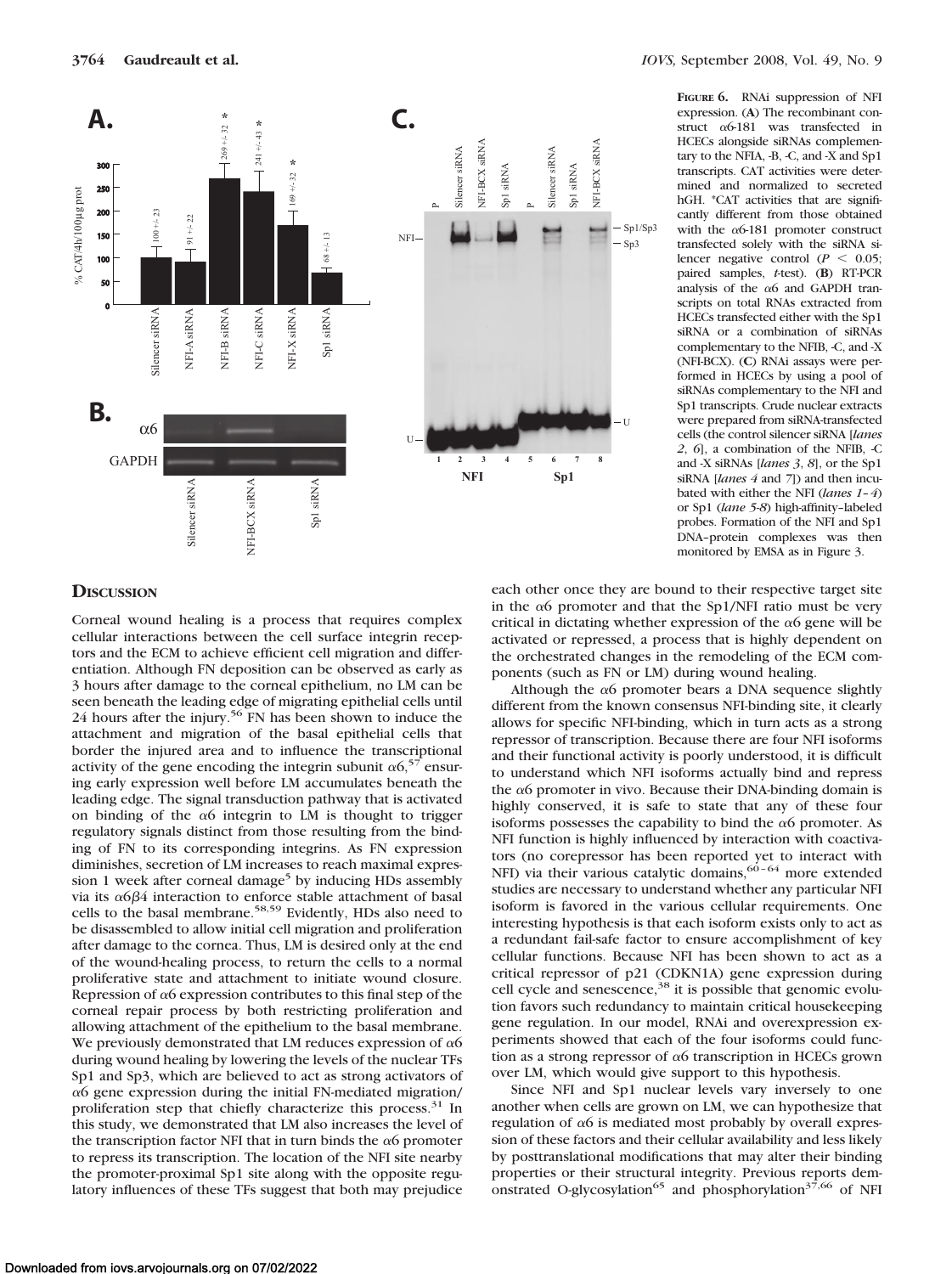**FIGURE 7.** Influence of NFI overexpression on  $\alpha$ 6 promoter activity in HCECs. (A) The  $\alpha$ 6-181 recombinant construct  $(\alpha 6-181)$  was cotransfected in HCECs or RCECs grown on BSA- or on LM-coated culture plates along with the empty vector pCH  $(+EV)$ , or with expression plasmids encoding each of the NFI isoforms (+NFIA, -B, -C, and -X). CAT activities were determined and normalized. \*CAT activities that are significantly different from those obtained with  $\alpha$ 6-181 transfected solely with the empty vector pCH ( $+$ EV) ( $P$  < 0.05; paired samples, *t*-test). (**B**) The  $\alpha$ 6-181 construct ( $\alpha$ 6-181) or its derivative-bearing mutations into the promoter proximal Sp1 site  $(\alpha$ 6-181/ mSp1p) was cotransfected in RCECs along with the empty vector pCH (EV), or with the various NFI expression plasmids (+NFIA, -B, -C, and -X) and CAT activities determined as above. \*CAT activities that are significantly different from those obtained with either the  $\alpha$ 6-181 or the  $\alpha$ 6-181/ mSp1p promoter constructs transfected solely with the empty vector pCH ( $+$ EV) ( $P$  < 0.05; paired samples, *t*-test).



peptides. Indeed, posttranslational modifications such as glycosylation, have been reported to stimulate DNA binding of NFIB<sup>67</sup> in the transcriptional activation of the whey acidic protein (WAP) gene. Similarly, N-glycosylation of NFIC has been postulated to improve its potential to recruit coactivators, corepressors, or other nuclear regulatory targets in the transcriptional activity directed by the mouse *clustering* promoter.<sup>68</sup> Of particular interest, phosphorylation of NFIC by Jak2 has been shown to restrain this TF from proteasomal degradation.<sup>69</sup> Although these modifications cannot be excluded, the clear influence of LM in both increasing NFI levels (and by way of consequence, its availability) and altering its electrophoretic mobility in EMSA are most likely the keys to  $\alpha$ 6 repression under such a physiological condition. Considering the growing interest given to microRNAs (miRNA) in gene suppression and the fact that NFI-A is a target of two such miRNAs, for instance miR-223 and miR-424,<sup>70,71</sup> an investigate into that extent that LM alters the expression of these miRNAs in relation to  $\alpha$ 6 gene expression would surely be interesting.

Although the EMSA provided evidence that both Sp1 and NFI can bind simultaneously to their respective target sites in the  $\alpha$ 6 promoter, transfection analysis also suggested that Sp1 may restrict the negative regulatory influence of NFI, as mutation of the Sp1 site translated into a deeper repression by NFI. Direct interaction between NFIX and Sp1, which blocks the

transactivating properties of the latter TF and results in the repression of PDGF-B gene transcription, has been recently documented and shown to be dependent on residues 243-416 from NFIX.<sup>43</sup> This raises the interesting possibility that subtle alterations in the Sp1-to-NFI ratio dictate whether transcription of the  $\alpha$ 6 gene should be enhanced or suppressed in cultured cells.

Of interest, NFIA was the only isoform that remained unaffected in the RNAi experiment, although overexpression of the NFIA cDNA resulted in a high repressive action similar to that achieved with the other NFI isoforms. Besides, NFIA was the least expressed of all four NFI transcripts when the cells were grown without LM, whereas it was transcribed to the highest level in the presence of LM. This finding suggests that initial low mRNA levels do not show much reactivity to RNAi, but when overexpressed, the repressive action of NFIA over the  $\alpha$ 6 promoter then becomes significant. One must keep in mind that overexpression experiments bring large amounts of transcripts that would not normally be observed in an in vivo environment. This raises the possibility that NFIA may not be the favored isoform in binding the  $\alpha$ 6 promoter in vivo, which would also justify the RNAi results observed.

In summary, we demonstrated that binding of NFI to the basal promoter of the human  $\alpha$ 6 gene strongly represses its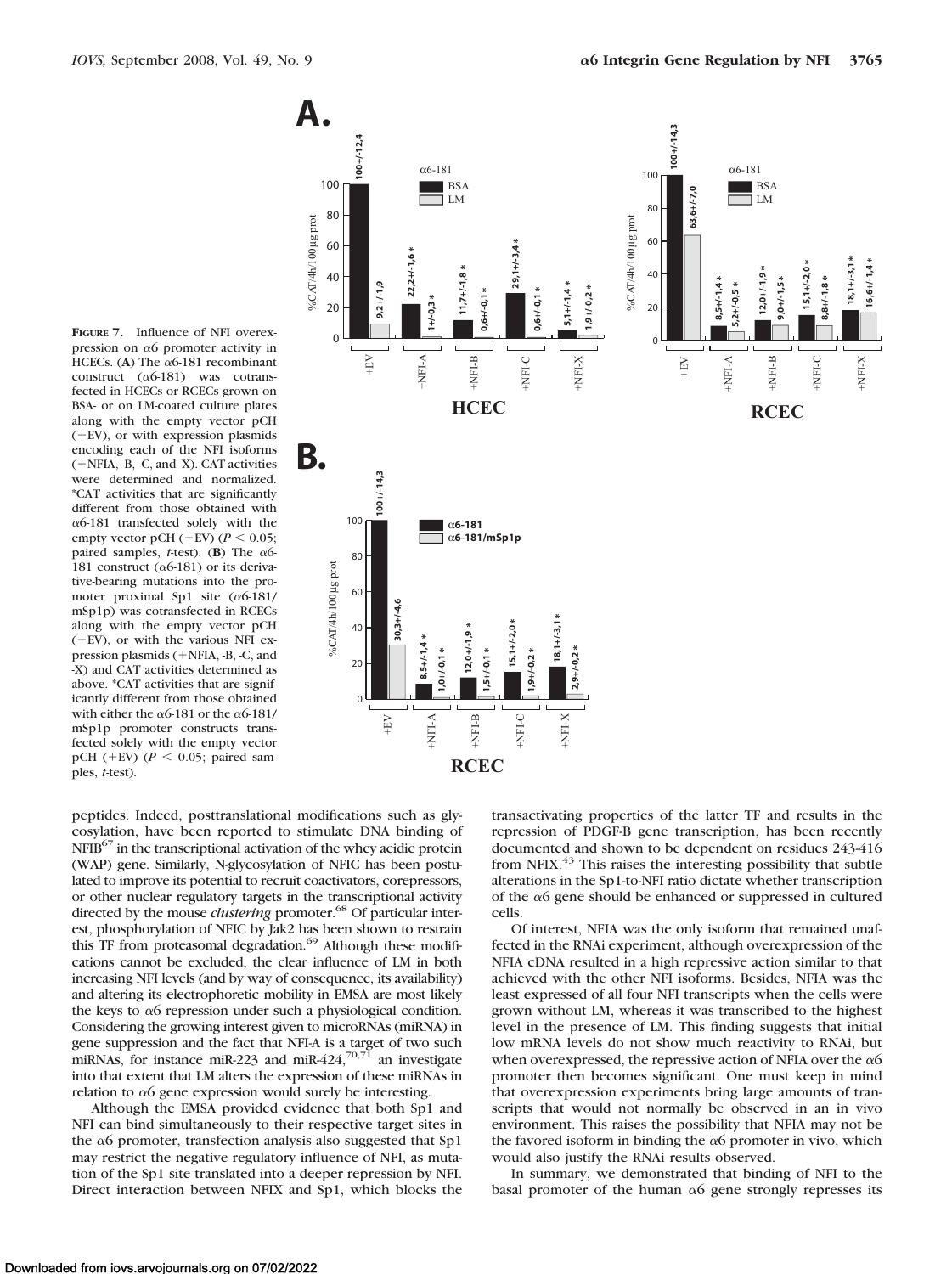transcription, a process that is obviously mediated by increased levels of NFI when primary cultured cells (RCECs and HCECs) are grown in the presence of the ECM component laminin. The LM-induced NFI production is coordinated with a reduction in the level of Sp1 expression, a process that switches  $\alpha$ 6 transcription from activation to repression. These in vitro data therefore support the hypothesis that repression of  $\alpha$ 6 in vivo may contribute to the final steps of wound healing in the cornea.

#### *Acknowledgments*

The authors thank Claudie Paquet (Laboratoire d'Organogénèse Expérimentale [LOEX], Hôpital du Saint-Sacrement du CHA, Québec, Québec, Canada) for providing primary cultures of HSKs and Vito Quaranta (Department of Cell Biology, The Scripps Research Institute, La Jolla, CA) for providing the complete  $\alpha$ 6 cDNA.

#### *References*

- 1. Imanishi J, Kamiyama K, Iguchi I, Kita M, Sotozono C, Kinoshita S. Growth factors: importance in wound healing and maintenance of transparency of the cornea. *Prog Retin Eye Res*. 2000;19:113–129.
- 2. Kurpakus-Wheater M, Kernacki KA, Hazlett LD. Maintaining corneal integrity how the "window" stays clear. *Prog Histochem Cytochem*. 2001;36:185–259.
- 3. Schermer A, Galvin S, Sun TT. Differentiation-related expression of a major 64K corneal keratin in vivo and in culture suggests limbal location of corneal epithelial stem cells. *J Cell Biol*. 1986;103:49 – 62.
- 4. Cotsarelis G, Cheng SZ, Dong G, Sun TT, Lavker RM. Existence of slow-cycling limbal epithelial basal cells that can be preferentially stimulated to proliferate: implications on epithelial stem cells. *Cell*. 1989;57:201–209.
- 5. Murakami J, Nishida T, Otori T. Coordinated appearance of beta 1 integrins and fibronectin during corneal wound healing. *J Lab Clin Med*. 1992;120:86 –93.
- 6. Zieske JD. Extracellular matrix and wound healing. *Curr Opin Ophthalmol*. 2001;12:237–241.
- 7. Berman M, Manseau E, Law M, Aiken D. Ulceration is correlated with degradation of fibrin and fibronectin at the corneal surface. *Invest Ophthalmol Vis Sci*. 1983;24:1358 –1366.
- 8. Kang SJ, Kim EK, Kim HB. Expression and distribution of extracellular matrices during corneal wound healing after keratomileusis in rabbits. *Ophthalmologica*. 1999;213:20 –24.
- 9. Aumailley M, Bruckner-Tuderman L, Carter WG, et al. A simplified laminin nomenclature. *Matrix Biol*. 2005;24:326 –332.
- 10. Kurpakus MA, Daneshvar C, Davenport J, Kim A. Human corneal epithelial cell adhesion to laminins. *Curr Eye Res*. 1999;19:106 – 114.
- 11. Tuori A, Uusitalo H, Burgeson RE, Terttunen J, Virtanen I. The immunohistochemical composition of the human corneal basement membrane. *Cornea*. 1996;15:286 –294.
- 12. Hynes RO. Integrins: a family of cell surface receptors. *Cell*. 1987; 48:549 –554.
- 13. Plow EF, Haas TA, Zhang L, Loftus J, Smith JW. Ligand binding to integrins. *J Biol Chem*. 2000;275:21785–21788.
- 14. van der Flier A, Sonnenberg A. Function and interactions of integrins. *Cell Tissue Res*. 2001;305:285–298.
- 15. Stepp MA. Corneal integrins and their functions. *Exp Eye Res*. 2006;83:3–15.
- 16. Vigneault F, Zaniolo K, Gaudreault M, Gingras ME, Guerin SL. Control of integrin genes expression in the eye. *Prog Retin Eye Res*. 2007;26:99 –161.
- 17. Sonnenberg A, Gehlsen KR, Aumailley M, Timpl R. Isolation of alpha 6 beta 1 integrins from platelets and adherent cells by affinity chromatography on mouse laminin fragment E8 and human laminin pepsin fragment. *Exp Cell Res*. 1991;197:234 –244.
- 18. Sonnenberg A, Linders CJ, Daams JH, Kennel SJ. The alpha 6 beta 1 (VLA-6) and alpha 6 beta 4 protein complexes: tissue distribution and biochemical properties. *J Cell Sci*. 1990;96:207–217.
- 19. Sonnenberg A, Linders CJ, Modderman PW, Damsky CH, Aumailley M, Timpl R. Integrin recognition of different cell-binding fragments of laminin (P1, E3, E8) and evidence that alpha 6 beta 1 but not alpha 6 beta 4 functions as a major receptor for fragment E8. *J Cell Biol*. 1990;110:2145–2155.
- 20. Lee EC, Lotz MM, Steele GD Jr, Mercurio AM. The integrin alpha 6 beta 4 is a laminin receptor. *J Cell Biol*. 1992;117:671– 678.
- 21. Ekblom P. Receptors for laminins during epithelial morphogenesis. *Curr Opin Cell Biol*. 1996;8:700 –706.
- 22. Stepp MA, Spurr-Michaud S, Tisdale A, Elwell J, Gipson IK. Alpha 6 beta 4 integrin heterodimer is a component of hemidesmosomes. *Proc Natl Acad Sci USA*. 1990;87:8970 – 8974.
- 23. Mercurio AM, Rabinovitz I, Shaw LM. The alpha 6 beta 4 integrin and epithelial cell migration. *Curr Opin Cell Biol*. 2001;13:541– 545.
- 24. Mercurio AM. Invasive skin carcinoma: Ras and alpha6beta4 integrin lead the way. *Cancer Cell*. 2003;3:201–202.
- 25. Lipscomb EA, Mercurio AM. Mobilization and activation of a signaling competent alpha6beta4integrin underlies its contribution to carcinoma progression. *Cancer Metastasis Rev*. 2005;24:413– 423.
- 26. Georges-Labouesse E, Messaddeq N, Yehia G, Cadalbert L, Dierich A, Le Meur M. Absence of integrin alpha 6 leads to epidermolysis bullosa and neonatal death in mice. *Nat Genet*. 1996;13:370 –373.
- 27. van der Neut R, Cachaco AS, Thorsteinsdottir S, et al. Partial rescue of epithelial phenotype in integrin beta4 null mice by a keratin-5 promoter driven human integrin beta4 transgene. *J Cell Sci*. 1999; 112:3911–3922.
- 28. Dowling J, Yu QC, Fuchs E. Beta4 integrin is required for hemidesmosome formation, cell adhesion and cell survival. *J Cell Biol*. 1996;134:559 –572.
- 29. Georges-Labouesse E, Mark M, Messaddeq N, Gansmuller A. Essential role of alpha 6 integrins in cortical and retinal lamination. *Curr Biol*. 1998;8:983–986.
- 30. Gaudreault M, Carrier P, Larouche K, et al. Influence of sp1/sp3 expression on corneal epithelial cells proliferation and differentiation properties in reconstructed tissues. *Invest Ophthalmol Vis Sci*. 2003;44:1447–1457.
- 31. Gaudreault M, Vigneault F, Leclerc S, Guerin SL. Laminin reduces expression of the human  $\alpha$ 6 integrin subunit gene by altering the level of the transcription factors Sp1 and Sp3. *Invest Ophthalmol Vis Sci*. 2007;48:3490 –3505.
- 32. Gingras ME, Larouche K, Larouche N, Leclerc S, Salesse C, Guerin SL. Regulation of the integrin subunit alpha5 gene promoter by the transcription factors Sp1/Sp3 is influenced by the cell density in rabbit corneal epithelial cells. *Invest Ophthalmol Vis Sci*. 2003;44: 3742–3755.
- 33. Larouche K, Leclerc S, Salesse C, Guerin SL. Expression of the alpha 5 integrin subunit gene promoter is positively regulated by the extracellular matrix component fibronectin through the transcription factor Sp1 in corneal epithelial cells in vitro. *J Biol Chem*. 2000;275:39182–39192.
- 34. Zaniolo K, Leclerc S, Cvekl A, et al. Expression of the alpha4 integrin subunit gene promoter is modulated by the transcription factor Pax-6 in corneal epithelial cells. *Invest Ophthalmol Vis Sci*. 2004;45:1692–1704.
- 35. Apt D, Liu Y, Bernard HU. Cloning and functional analysis of spliced isoforms of human nuclear factor I-X: interference with transcriptional activation by NFI/CTF in a cell-type specific manner. *Nucleic Acids Res*. 1994;22:3825–3833.
- 36. Gronostajski RM. Roles of the NFI/CTF gene family in transcription and development. *Gene*. 2000;249:31– 45.
- 37. Mermod N, O'Neill EA, Kelly TJ, Tjian R. The proline-rich transcriptional activator of CTF/NF-I is distinct from the replication and DNA binding domain. *Cell*. 1989;58:741–753.
- 38. Ouellet S, Vigneault F, Lessard M, Leclerc S, Drouin R, Guerin SL. Transcriptional regulation of the cyclin-dependent kinase inhibitor 1A (p21) gene by NFI in proliferating human cells. *Nucleic Acids Res*. 2006;34:6472– 6487.
- 39. Nagata K, Guggenheimer RA, Hurwitz J. Specific binding of a cellular DNA replication protein to the origin of replication of adenovirus DNA. *Proc Natl Acad Sci USA*. 1983;80:6177– 6181.